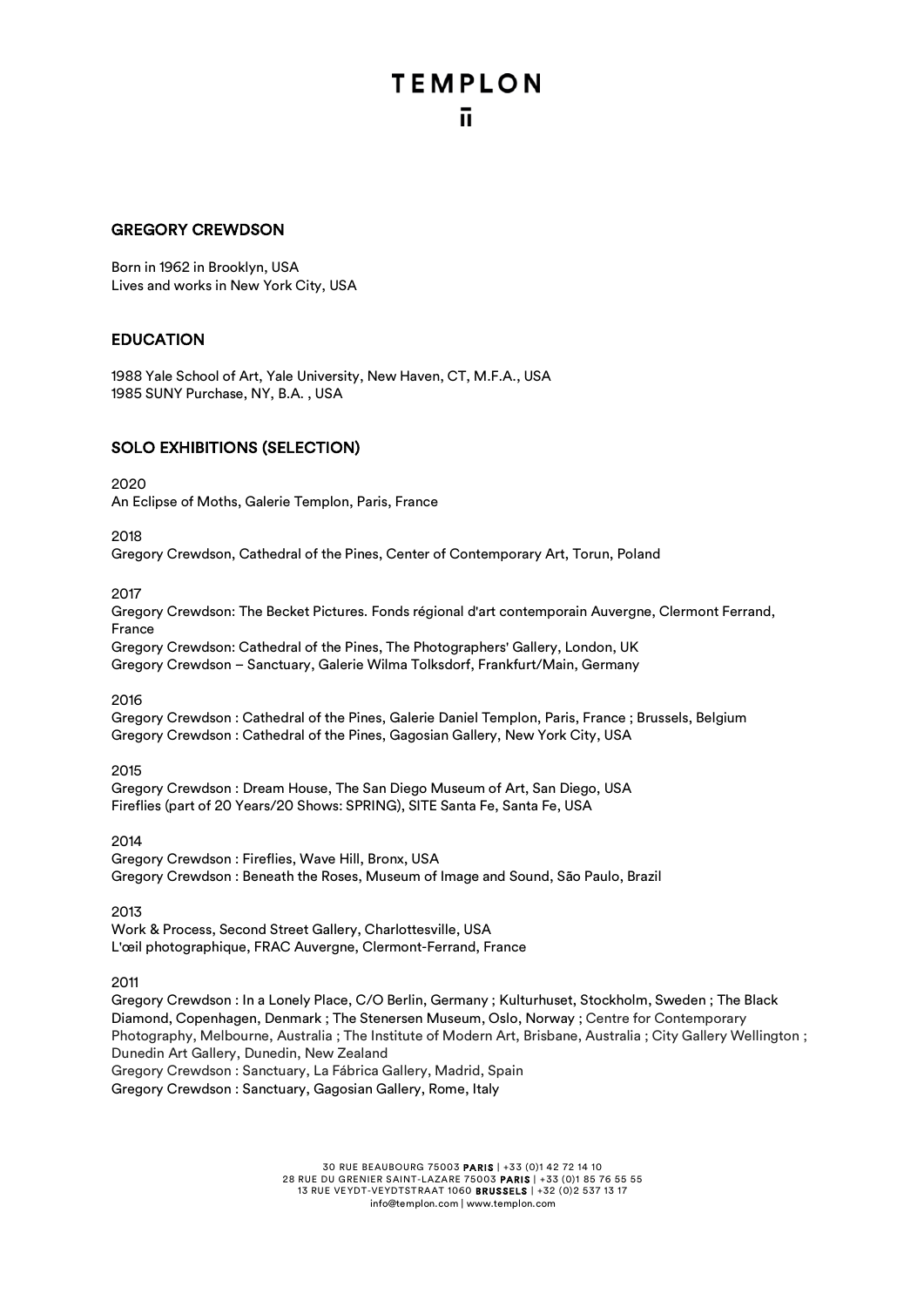2010 Sanctuary, Gagosian Gallery, New York City, USA

2009

Beneath the Roses, Galerie Daniel Templon, Paris, France

### 2008

Dream House, Photology, Milan, Italy Beneath the Roses, Luhring Augustine, New York City, USA Beneath the Roses, White Cube, London, UK Beneath the Roses, Gagosian, Los Angeles, USA Gregory Crewdson : 1985–2005, Galerie Rudolfinum, Prague, Czech Republic

### 2007

Drawing on Hopper: Gregory Crewdson/Edward Hopper, Williams College Museum of Art, Williams, USA Gregory Crewdson : 1985–2005, DA2 Domus Artium 2002, Salamanca, Spain ; Hasselblad Center, Goteborg, Sweden ; Palazzo delle esposizioni, Rome, Italy ; Galerie Rudolfinum, Prague, Czech Republic

### 2006

Gregory Crewdson : Fotografien 1985-2005, Fotomuseum Winterthur, Winterthur, Switzerland ; Museen Haus Lange/ Haus Esters Krefeld, Krefeld, Germany ; Fotomuseum Den Haag, The Hague, The Netherlands Fireflies, Skarstedt Fine Art, New York City, USA

### 2005

Gregory Crewdson 1985-2005, Kunstverein, Hanover, Germany ; Kunstmuseen, Krefeld, Germany ; Fotomuseum Winterthur, Winterthur, Switzerland ; Landesgalerie, Linz, Austria Gregory Crewdson, Gagosian Gallery, Los Angeles, USA Gregory Crewdson, White Cube, London, UK Beneath the Roses, Eleni Koroneou Gallery, Athens, Greece Twilight, First Center, Nashville, USA

2004 Dream House, Galerie Daniel Templon, Paris, France

2003 Gregory Crewdson : Dream House, John Berggruen Gallery, San Francisco, USA

2002

New Work 6 : Gregory Crewdson, Twilight, Aspen Art Museum, Aspen, USA Gregory Crewdson, Gagosian Gallery, Beverly Hills, USA Gregory Crewdson, Luhring Augustine Gallery, New York City, USA Gregory Crewdson Twilight, White Cube, London, UK

### 2001

Gregory Crewdson : Photographs, SITE Santa Fe, USA

2000

Twilight, Luhring Augustine Gallery, New York City, USA Early Work 1987-88, Partobject Gallery, Carrboro, USA Gregory Crewdson : Disturbed Nature, Charles H. Scott Gallery, Emily Carr Institute of Art Design, Vancouver, Canada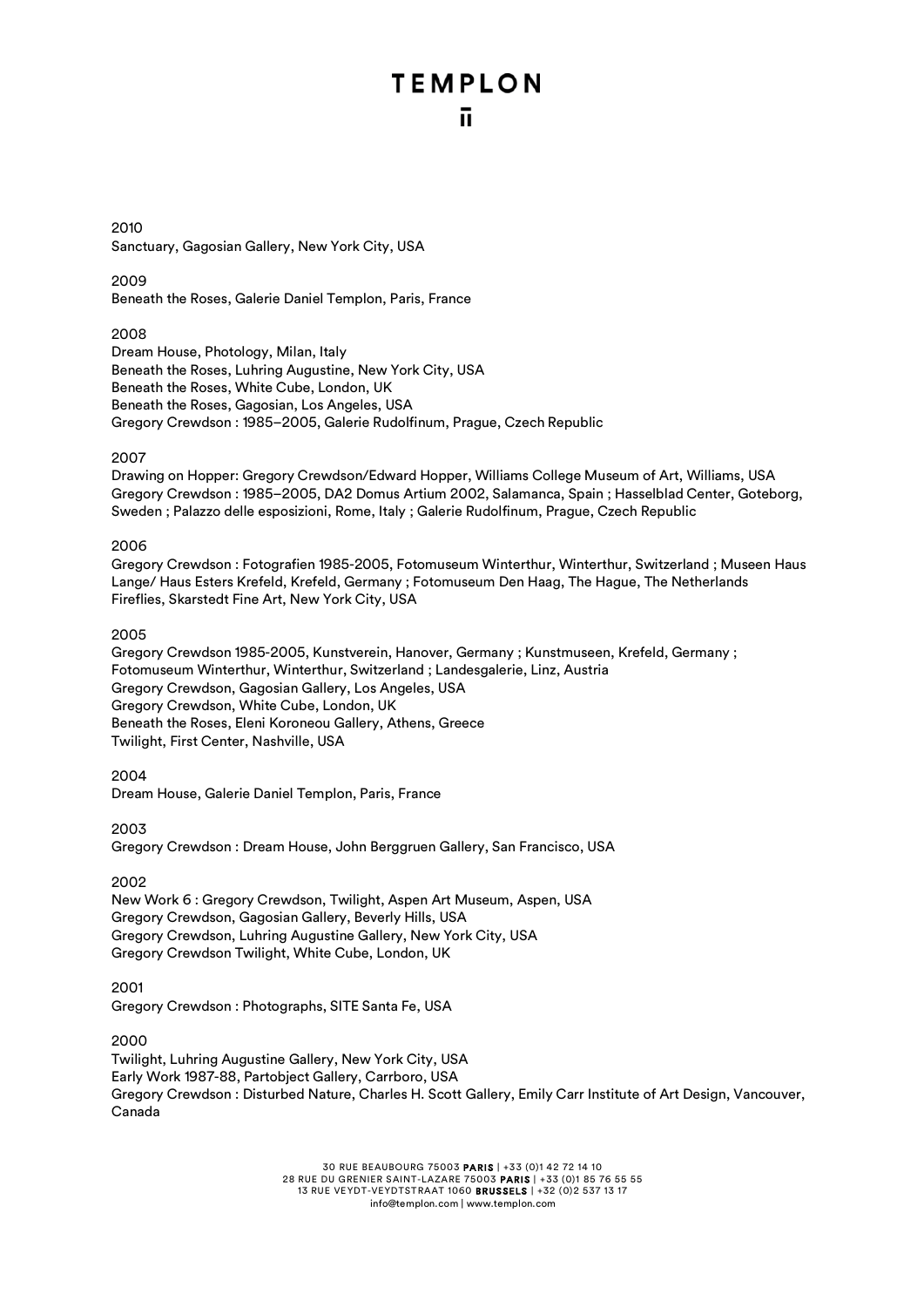### 1999

Twilight, Emily Tsingou Gallery, London, UK Gregory Crewdson, Ginza Ar Space, Shiseido Co., Tokyo, Japan Surreal Suburbia, John Michael Kohler Art Center, Sheboygan,USA

### 1998

Gregory Crewdson, Anderson Gallery, Virginia Commonwealth University, Richmond, USA Mise-en-Scene : A Selected Survey of Photographs, The Rosenwald-Wolf Gallery at The University of the Arts, Philadelphia, USA Gregory Crewdson, H&R Projects, Brussels, Belgium Gregory Crewdson, Galleri Charlotte Lund, Stockholm, Sweden Twilight, Marc Foxx Gallery, Los Angeles, USA Gregory Crewdson, Espacio Uno, Museo Nacional Centro de Arte Reina Sofia, Madrid, Spain

### 1997

Gregory Crewdson, Luhring Augustine Gallery, New York City, USA Gregory Crewdson, Cleveland Center for Contemporary Art, Cleveland, USA

1996

Gregory Crewdson, Ginza Artspace, Shiseido Co., Tokyo, Japan

### 1995

Luhring Augustine Gallery, New York City, USA Ruth Bloom Gallery, Los Angeles, USA Jay Jopling / White Cube, London, UK Galerie Samia Saouma, Paris, France Gallerie Charlotte Lund, Stockholm, Sweden Les Images du Plaisir, Frac des Pays de la Loire, Galerie des Carmes, La Flèche, France

### 1994

Palm Beach Community College Museum of Art, Palm Beach, USA

1993 Feigen Gallery, Chicago, USA

1992 Houston Center for Photography, Houston, USA

1991

Portland School of Art, Portland, USA BlumHelman Warehouse, New York City, USA Ruth Bloom Gallery, Los Angeles, USA

1988 Yale University, New Haven, USA

### GROUP EXHIBITIONS (SELECTION)

2020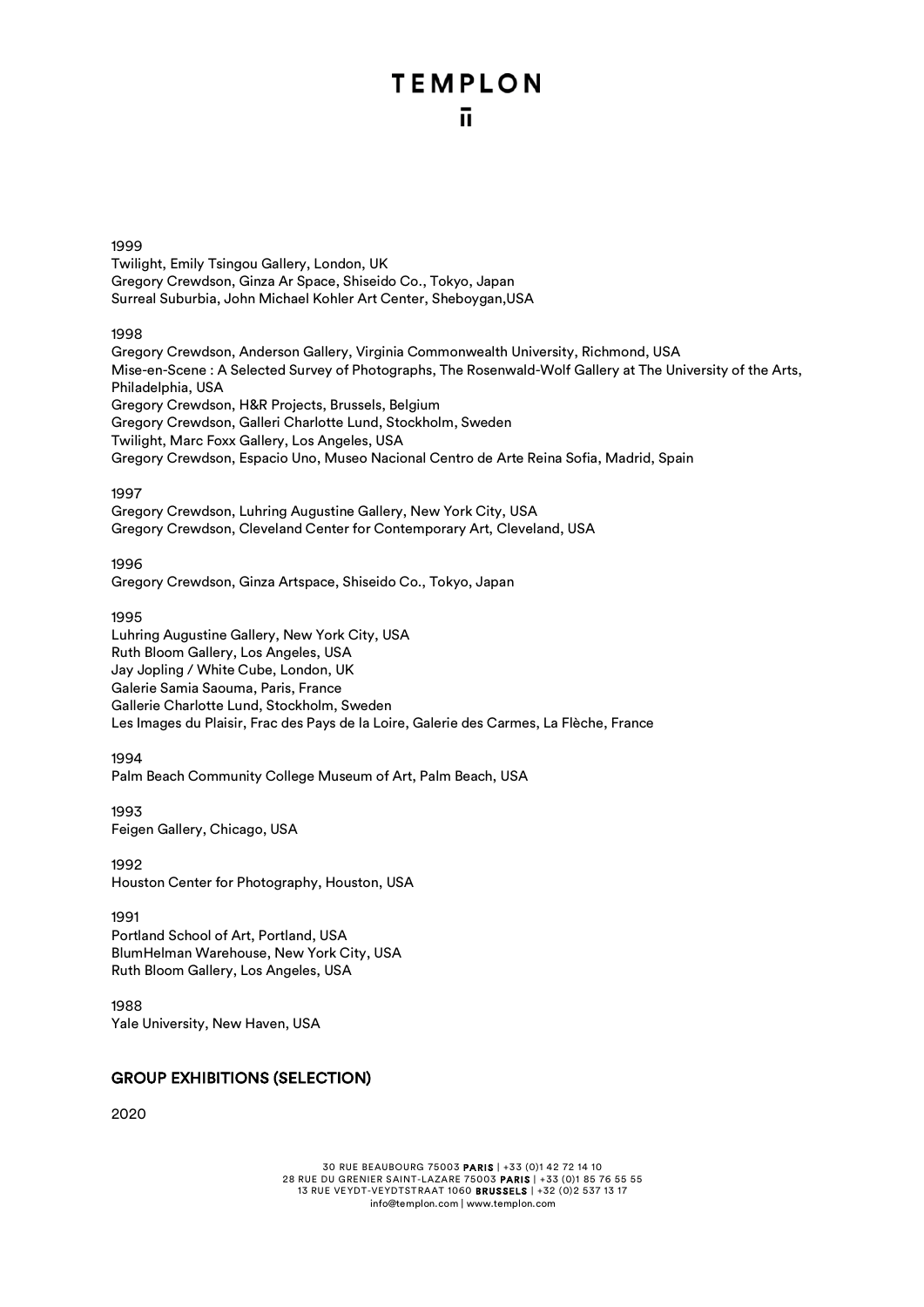### ū.

Le mauvais œil, FRAC Auvergne, Clermont-Ferrand, France

### 2019

Staging nature : a world unto itself, Madelyn Jordon Fine Art, Scarscalea Fiction and Fabrication, MAAT Museum of Art, Architecture and Technology, Lisbon, Portugal THE VOID. Salon Berlin, Museum Frieder Burda, Berlin, Germany.

### 2018

La No Comunidad, CentroCentro Cibeles, Madrid, Spain

About Photography, Gagosian Gallery, San Francisco (CA), USA

Inside Out - Fotografie und Psychologie, Art Foyer der DZ Bank Kunstsammlung, Frankfurt/Main, Germany Elèctric i llunyà. Fotografía contemporánea colección olorVISUAL, Centre d'Art Tecla Sala, L´Hospitalet, Spain

### 2017

[An-]Sichten - Vom Umgang Mit Der Wirklichkeit, Art Foyer der DZ Bank Kunstsammlung, Frankfurt/Main, Germany

VVAA. Displays of Affection II: Imaginar el futuroGalería Estrany-de la Mota, Barcelona, Spain Arcadia, Gagosian Gallery, Hong Kong, Hong Kong

Über den Umgang mit Menschen, wenn Zuneigung im Spiel ist. Sammlung Klein, Kunstmuseum Stuttgart, Stuttgart, Germany

### 2016

Da Fuga e do Encontro: Inversões do Olhar, Espaço Novo Banco, Lisbon, Portugal State of Disobedience, Williams College Museum of Art, Williamstown (MA), USA Human Condition, The Hospital, Los Angeles (CA), USA

Perdidos en la ciudad/ La vida urbana en las colecciones del IVAM, Institut Valencià d'Art Modern (IVAM), Valencia, Spain

Photography & Film Constructs, Willis Smith Gallery, Ringling College of Art and Design, Sarasota, USA Into the Night : Modern and Contemporary Art and the Nocturne Tradition, Tucson Museum of Art, Tucson, USA

### 2015

Italia Inside Out, Palazzo della Ragione. Milan, Italy

The Mannequin of History: Art After Fabrications of Critique and Culture, Expo 2015 Modena, Modena, Italy Pair(s), Maison Particulière, Brussels, Belgium

Arts & Foods Pavilion, La Triennale di Milano, Milan, Italy

River Crossings : Contemporary Art Comes Home, Thomas Cole National Historic Site, Catskill, USA Open / Rhapsody : A Journey into Photography and Video Collections, Beirut Exhibition Center, Beirut, Lebanon

### 2014

FIERCE CREATIVITY, Pace Gallery, New York City, USA Spaced Out : Migration to the Interior, Red Bull Studios, New York City, USA Disturbing Innocence, The FLAG Art Foundation, New York City, USA The New York Times Magazine Photographs, Aperture, New York City, USA Carte Blanche à Christian Lacroix, Musée Cognacq-Jay, Paris, France BAD THOUGHTS, Stedelijk Museum, Amsterdam, The Netherlands Who Shall Deliver Us From the Greeks and Romans?, Galeri Manâ, Istanbul, Turkey

2013

American Darkness : Gregory Crewdson and O. Winston Link, Danziger Gallery, New York City, USA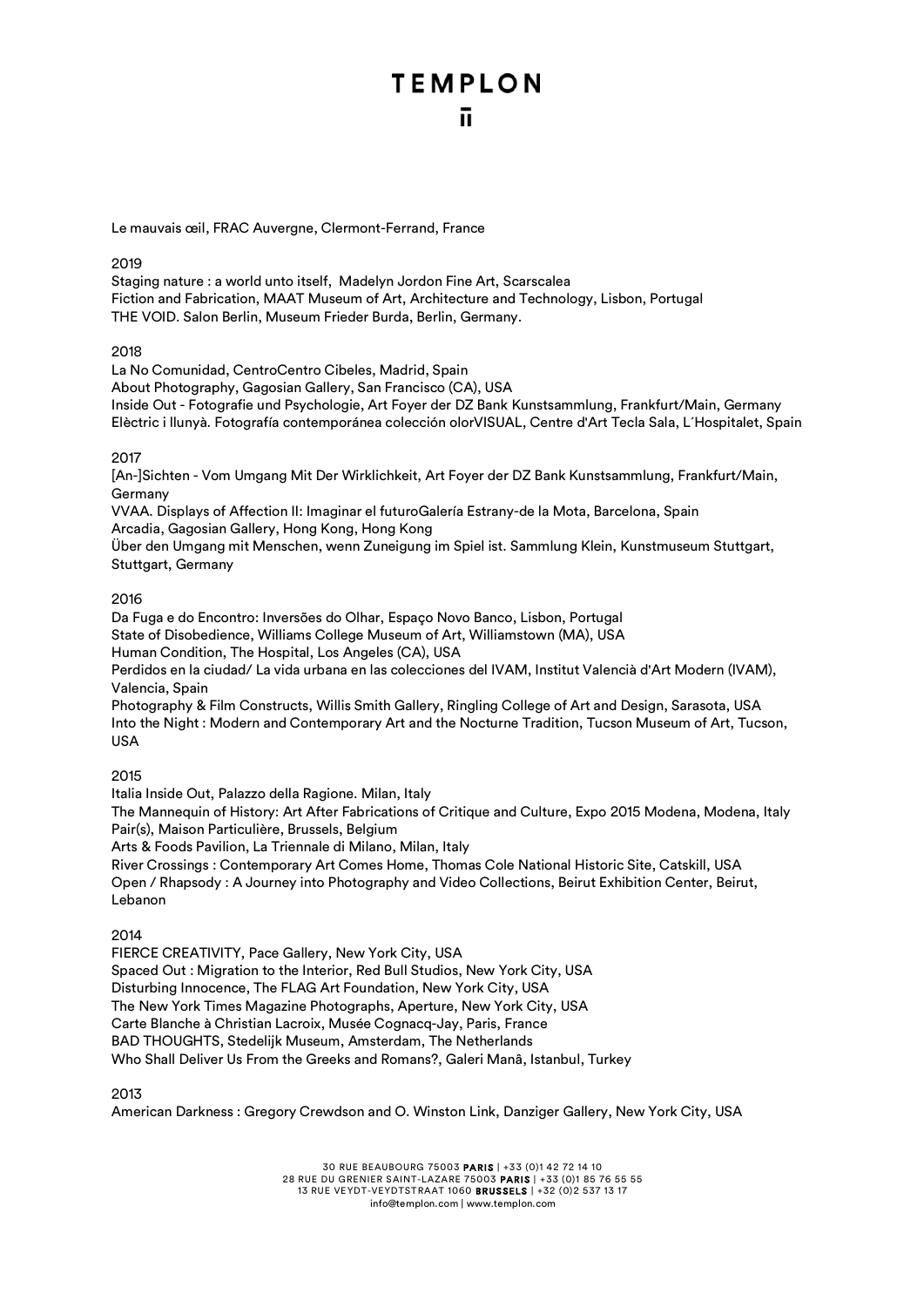At the Window : The Photographer's View, The J. Paul Getty Museum, Los Angeles, USA Dark Blue : The Water as Protagonist, Haggerty Museum of Art, Marquette University, Milwuakee, USA COLOR! American Photography Transformed, Amon Carter Museum of American Art, Fort Worth, USA HEIMsuchung, Kunstmuseum Bonn, Bonn, Germany

Mise-en-Scene, Samsung Museum of Art, Leeum, Seoul, South Korea CONCRETE-Photography and Architecture, Fotomuseum Winterthur, Winterthur, Switzerland

2012

America in View: Landscape Photography 1865 to Now, Rhode Island School of Design, Museum of Art, Providence, USA

Power Flower, Galerie ABTArt, Stuttgart, Germany

Room in My Head: Staging Psychological Spaces, Gutstein Gallery, The Savannah College of Art and Design, Savannah, USA

### 2011

Atget and Contemporary Photography, Leslie Feely Fine Art, New York City, USA Duane Hanson / Gregory Crewdson: Uncanny Realities, Museum Frieder Burda, Baden-Baden, Germany

### 2010

Meet me inside, Gagosian Gallery, Beverly Hills, USA

### 2008

A Show of Hands : Photographs and Sculpture from the Henry Buhl Collection, The Norton Museum of Art, West Palm Beach, USA

Beyond the Backyard, Museum of Contemporary Photography, Chicago, USA

Invisible Rays : The Surrealism Legacy, Rose Art Museum, Waltham, USA

Las Implicaciones de la Imagen, Universidad Nacional Autónoma de México, Museo Universitario de Ciencias y Arte, Mexico City, Mexico

Of Other Spaces, Bureau for Open Culture, Columbus College of Art & Design, Columbus, USA

Oh L'Amour: Contemporary Photography from The Stéphane Janssen Collection, The Center for Creative Photography, Tucson, USA

Reality Check : Truth and Illusion in Contemporary Photography, The Metropolitan Museum of Art, New York City, USA

Sheldon Survey : An Invitational, Sheldon Memorial Art Gallery, University of Nebraska, Lincoln, USA to: Night, Contemporary Representations of the Night, The Bertha and Karl Leubsdorf Art Gallery, The Hunter College Art Galleries, New York City, USA ; Times Square Gallery, The Hunter College Art Galleries, New York City, USA

Untitled (Vicarious), Gagosian Gallery, New York City, USA

World's Away : New Suburban Landscapes, Walker Art Center, Minneapolis, USA ; Carnegie Museum, Pittsburgh, USA

### 2007

A House is not a Home, Caren Golden Fine Art, New York City, USA

A New Reality : Black-and-White Photography in Contemporary Art, Jane Voorhees Zimmerli Art Museum, New Brunswick, USA

Contemporary Photography and the Garden – Deceits and Fantasies, Hudson River Museum, Yonkers, New York City, USA

Dream & Trauma. Works from the Dakis Joannou Collection, Athens, Kunsthalle Wien and MUMOK, Vienna, Austria

EXISTENCIAS, Museo de Arte Contemporáneo de Castilla y León, León, Spain Family Pictures, Solomon R. Guggenheim Museum, New York City, USA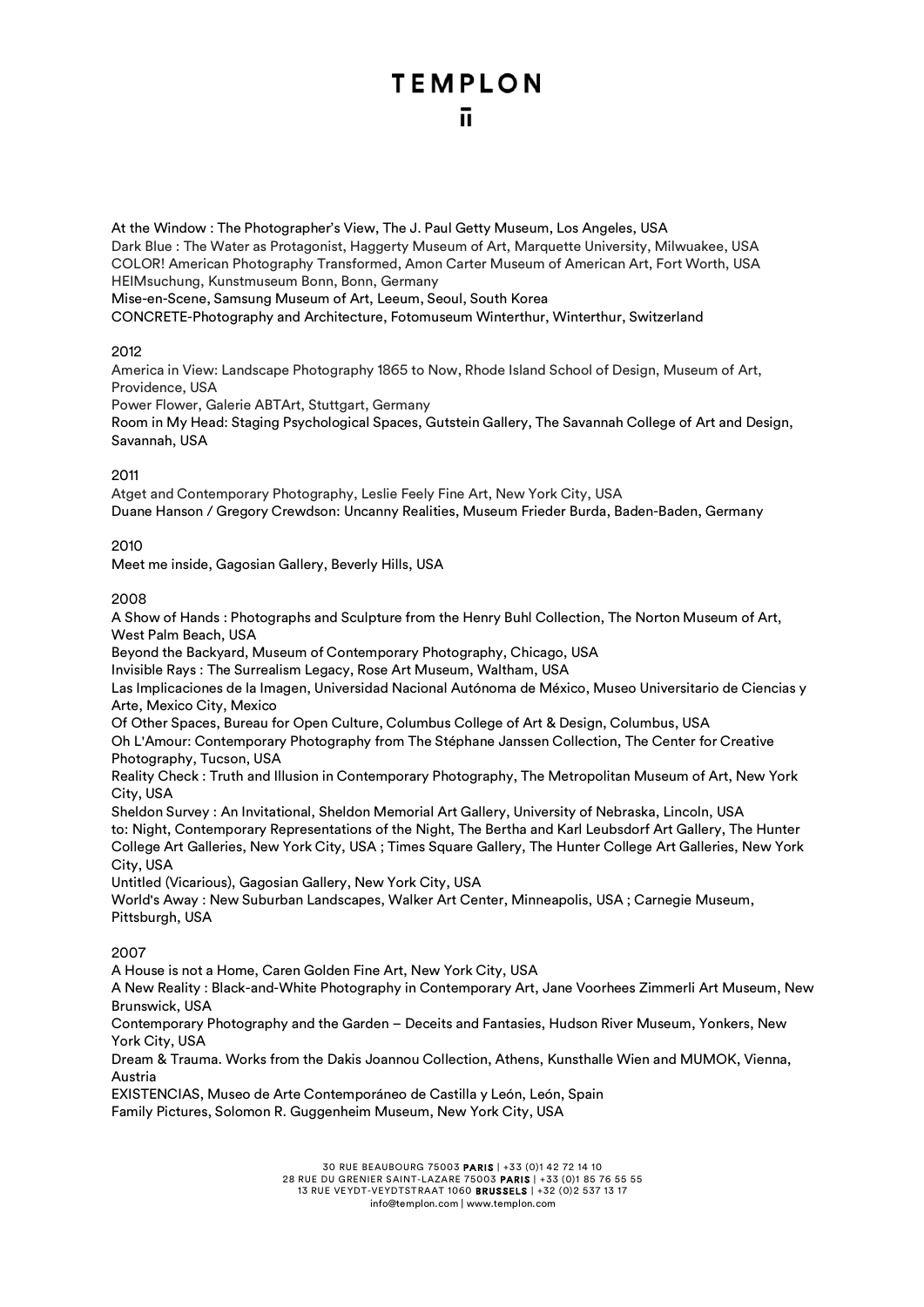Foto.Kunst : Contemporary Photography From the Essl Collection, Kunst Der Gegenwart, Essl Museum, Klosterneuburg, Austria Guggenheim Collection: 1940s to Now, National Gallery of Victoria, Melbourne, Australia Mockumentaries, Winston Wätcher, New York City, USA Jano. La doble cara de la fotografía, Museo Nacional Centro de Arte Reina Sofía, Madrid, Spain Photographing Suburbia : Crewdson, Owens and Weiner, Hofstra University Museum, Hempstead, USA John Berggruen Gallery, San Francisco, USA the BIG picture, North Carolina Museum of Art, Raleigh, USA Utopian Mirage : Social Metaphors in Contemporary Photography and Film, The Frances Lehman Loeb Art Center at Vassar College, Poughkeepsie, USA Vertigo: Il Secolo Di Arte Off-Media Dal Futurismo Al Web, Museo d'Arte Moderna di Bologna, Bologna, Italy 2006 Before the Camera, Norton Museum of Art, West Palm Beach, USA Into Me/Out of Me, KW Institute for Contemporary Art, Berlin, Germany Major Photography Show : A Donation by the Caisse des Dépôts, Centre Pompidou, Paris, France

Acting the Part : Photography as Theatre, National Gallery of Canada, Ottawa, Canada

Complicit! Contemporary American Art & Mass Culture, University of Virginia Art Museum, Charlottesville, USA Dark, Museum Boijmans van Beuningen, Rotterdam, The Netherlands

Garden Paradise, The Arsenal Gallery in Central Park, Curated by Lacy Davisson Doyle and Clare Weiss, New York City, USA

Into Me/Out of Me, P.S.1 Contemporary Art Center, Queens, USA

I Love the Burbs, Katonah Museum of Art, Katonah, USA

Fictions Abound, Ffotogallery, Cardiff, UK

Light in August, Geoffrey Young Gallery, Great Barrington, USA

Twilight : The Magic Hour, V&A, London, UK

Photography Portfolio I & II, Paula Cooper, Carolina Nitsch & The Merce Cunningham Dace Co., Paula Cooper Gallery, New York City, USA

### 2005

Speaking with Hands, Guggenheim Museum, Bilbao, Spain

4. gegenwärtig : Geschichtenerzähler, Hamburg Kunsthalle, Hamburg, Germany

The Real Ideal : Utopian Ideals and Dystopian Realities, Graves Art Gallery, Sheffield Museums and Galleries Trust, Sheffield, UK

Suspended Narratives, Lora Reynolds Gallery, Austin, USA

Power of Places : The Berkshires, Berkshire Museum, Pittsfield, USA

Highlights New Acquisitions, John Berggruen Gallery, San Francisco, USA

The World is a Stage : Stories Behind Pictures, Mori Art Museum, Tokyo, Japan

My Own Cinema, Galerie Georges-Philippe & Nathalie Vallois, Paris, France

I Never Thought What You Were Telling Me Was True or a Product of Your Imagination, Galeria Estrany De La Mota, Barcelona, Spain

Contemporary Photography in the Age of Mechanical Reproduction, New Britain Museum of American Art, New Britain, USA

#### 2004

Embracing the Present : The USB Art Collection, Phoenix Art Museum, Phoenix, USA Ghost Stories. The Disembodied Spirit, Austin Museum of Art, Austin, USA Dreamwavers, Yancey Richardson Gallery, New York City, USA Dwelling, Tina Kim Fine Art, New York City, USA Behind Closed Doors, Collectors Celebrate The Museum's Golden Anniversary, Katonah Museum of Art, Katonah, USA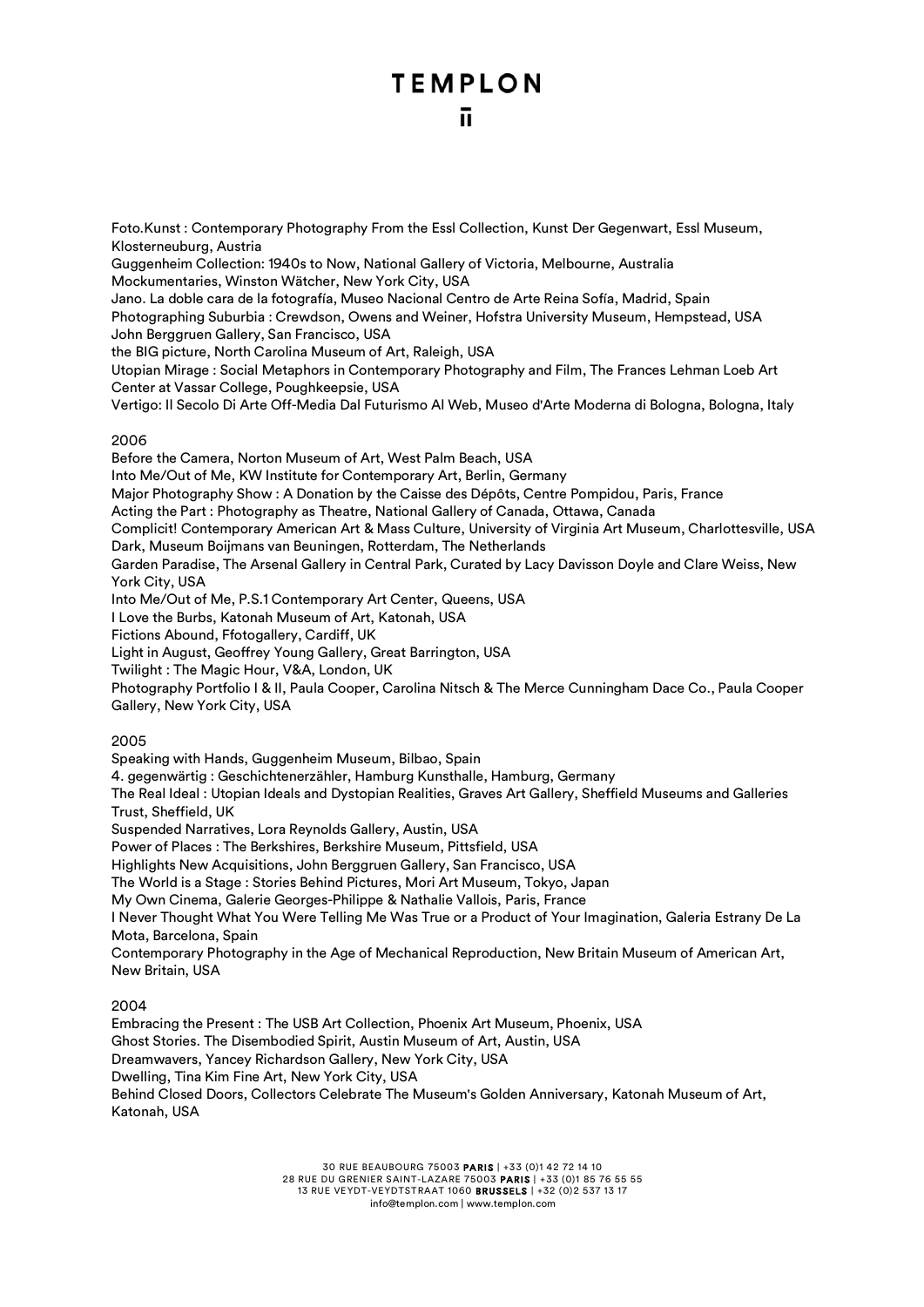Everything's Gone Green Photography and the Garden, The Museum of Photography, Film & Television, Bradfort, UK

Animals & Us. The Animal in Contemporary Art, The Galerie St. Etienne, New York City, USA Big Photos, Russell Bowman Art Advisory, Chicago, USA

Speaking with Hands : Photographs from the Buhl Collection, Guggenheim Museum, New York City, USA Sets & Situations. A New Visions Series Exhibition, Memphis College of Art, Memphis, USA

2003

Fantastic, Mass MoCA, North Adams, USA

Undomesticated Interiors, Smith College Museum of Art, Northampton, USA

Reality/Fiction: (Re)Constructing Representation, Jamaica Center Art & Learning, Jamaica, USA

UnNaturally, USC Fisher Gallery, Los Angeles, USA

Passengers, Lisboa Photo, Lisbon, Portugal

Disembodied Spirits, Bowdoin Museum of Art, Brunswick, USA

Twilight, Grimpel Fils, London, UK

Family Ties. A Contemporary Perspective, Peabody Essex Museum, Salem, USA

Yard, curated by Robyn Donohue and Alyson Baker, Socrates Sculpture Park, New York City, USA Ed Ruscha. Photographs : Recent Aquisitions Paintings and Sculptures, Fisher Landau Center for Art, Long Island City, USA

Imperfect Innocence, The Debra and Dennis Scholl Collection, PBICA (Palm Beach Institute of Contemporary Art), Lake Worth, USA

We Love Painting, The American Contemporary Art From Misumi Collection, Museum of Contemporary Art, Tokyo, Japan

2002

Thin Skin : The Fickle Nature of Bubbles, Spheres, nad Inflatable Structures, Independent Curators International, New York City, USA

Fictions. New Narratives in Contemporary Photography and Video, The Rose Art Museum, Brandeis University, Waltham, USA

Vision From America: Photographs From the Whitney Museum of American Art, 1940-2001, The Whitney Museum of American Art, New York City, USA

Looking at America, Yale University Gallery, New Haven, USA

Moving Pictures, Solomon R. Guggenheim Museum, New York City, USA

Art Downtown, Wall Street Rising, New York City, USA

Some Options in Realism, Carpenter Center for the Visual Arts, Lobby Gallery, Harvard University, Cambridge, USA

A Thousand Hounds. A Walk with the Dogs Through the History of Photography, UBS PaineWebber Art Gallery, New York City, USA

Contemporary American Photography 1970-2000, From the Collection of the San Francisco Museum of Modern Art, USA ; Samsung Museum of Modern Art, Seoul, South Korea

Archivo Pons Artxiboa, Erakusketa - Exposicion, 45.zk.No.45, Koldo Mitxelena Kulturunea, San Sebastian, Spain

Staged ! Contemporary Photography Gregory Crewdson, Rosemary Laing, Sharon Lockhart, Contemporary Art, Worcester Art Museum, Worcester, USA

Situated Realities. Where Techology and Imagination Intersect, Maryland Institute College of Art, Decker and Meyerhoff Galleries, Baltimore, USA

2001

The Reality Effect, Contemporary American Photography, Guilt Hall of East Hampton, East Hampton, USA Photochrome, Current Contemporary Photography from New York City Galleries, Silvermine Guild Galleries, New Canaan, USA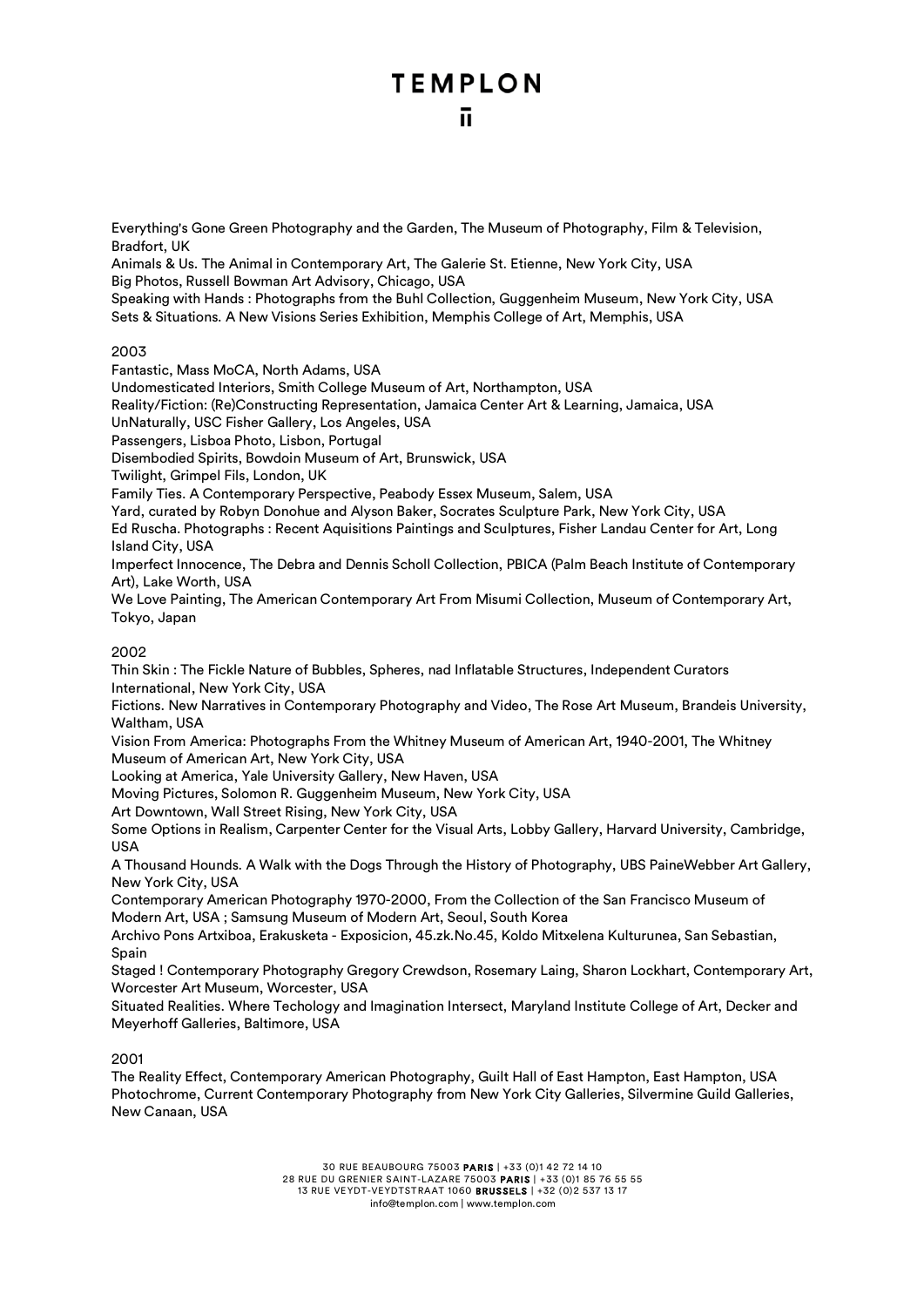Settings and Players, Louise Neri and Vince Aletti, White Cube Gallery, London, UK Bright Paradise, The First Auckland Triennial, University of Auckland Art Gallery, Auckland, New Zealand Settings & Players, Theatrical Ambiguity in American Photography, The City Gallery of Prague, Czech Republic

#### 2000

Larry Clark/ Gregory Crewdson, Eleni Koroneou Gallery, Athens, Greece

Fifty One Fine Art Photography Gallery, Antwerpen, Belgium

Gregory Crewdson, Vik Muniz, Hiroshi Sugimoto, Spark Inc., Tokyo, Japan

The Swamp: On the Edge of Eden, Samuel P. Harn Museum, Gainsville, USA

Alfred Hitchcock, Musée des Beaux Arts de Montreal, Montreal, Canada

Chorus of Light : Photographs from the Sir Elton John Collection, High Museum of Art, Atlanta, USA

Photography Now, curated by S. Rubin, Contemporary Arts Center, New Orleans, USA

Threshold : Invoking the Domestic in Contemporary Art, Contemporary Art Center of Virginia, Virginia Beach, USA

Collector's Choice, curated by Ann Tenenbaum at Exit Art, New York City, USA

Post-Historical Narrative in Contemporary Photography, Rose Art Museum, Brandeis University, Waltham, USA The Swamp : On the Edge of Eden, Harn Museum of Art, University of Florida, Gainesville, USA

Art at MoMA since 1980, MoMa, New York City, USA

Open Ends : Sets and Situations, MoMa, New York City, USA

A Beastie Boys Exhibition, Gavin Brown's Enterprise, New York City, USA

Before They Became Who They Are, Kravets / Wehby Gallery, New York City, USA

### 1999

Affinities with Architecture, Belk Gallery, Western Carolina University, Cullowhee, USA ; Carroll Reece Museum, East Tennessee State University, Johnson City, USA ; Anderson Gallery School of the Arts, Virginia Commonwealth University, Richmond, USA

Under/Exposed, Varldens Storsta Fotoutstallning, Stockholms Tunnelbana, Stockholm, Sweden Nature is not Romantic, The Bertha and Karl Leubsdorf Art Gallery at Hunter College, New York City, USA As Far as the Eye Can See, Atlanta College of Art Gallery, Atlanta, USA

Full Exposure: Contemporary Photography, New Jersey Center for Visual Arts, Summit, USA

Threshold: Invoking the Domestic in Contemporary Art, John Michael Kohler Arts Center, Sheboygan, USA Summer SurReality, Judy Ann Goldman Fine Art, Boston, USA

Making It Real (1997 - 1999), curated by Vik Muniz, The Aldrich Museum of Contemporary Art, Ridgefield, USA ; Reykjavik Municipal Art Museum, Reykjavik, Iceland ; Portland Museum of Art, Portland, USA ; Bayly Art Museum, University of Virginia, Charlottesville, USA ; Bakalar Gallery, Massachusetts College of Art, Boston, USA ; Emerson Gallery, Hamilton College, Clinton, USA

Botanica, Contemporary Art and the World of Plants, Tweed Museum of Art, University of Minnesota, Duluth, USA ; Plains Art Museum, Fargo, USA ; University Galleries, Illinois State University, Normal, USA, Carleton College Art Gallery, Northfield, USA ; Alexandria Museum of Art, Alexandria, USA ; Tarble Arts Center, Eastern Illinois University, Charleston, USA ; Chicago Cultural Center, Chicago, USA ; University Gallery, University of Delaware, Newark, USA

WILDflowers, Katonah Museum of Art, Katonah, USA

Shot : Una Visione Americana, curated by Christiana Perrella, Valentina Moncada Gallery, Rome, Italy Animal Artifice, The Hudson River Museum, Yonkers, USA

### 1998

Mysterious Voyages, Contemporary Museum, Baltimore, USA The Sound of One Hand : The Collection of Collier Schorr, Apex, New York City, USA Pollution, Claudia Gian Ferrari Arte Contemporanea, Milan, Italy Telling Tales, The Art Gallery of New South Wales, Sydney, Australia Exterminating Angel, curated by Joshua Decter, Galerie Ghislaine Hussenot, Paris, France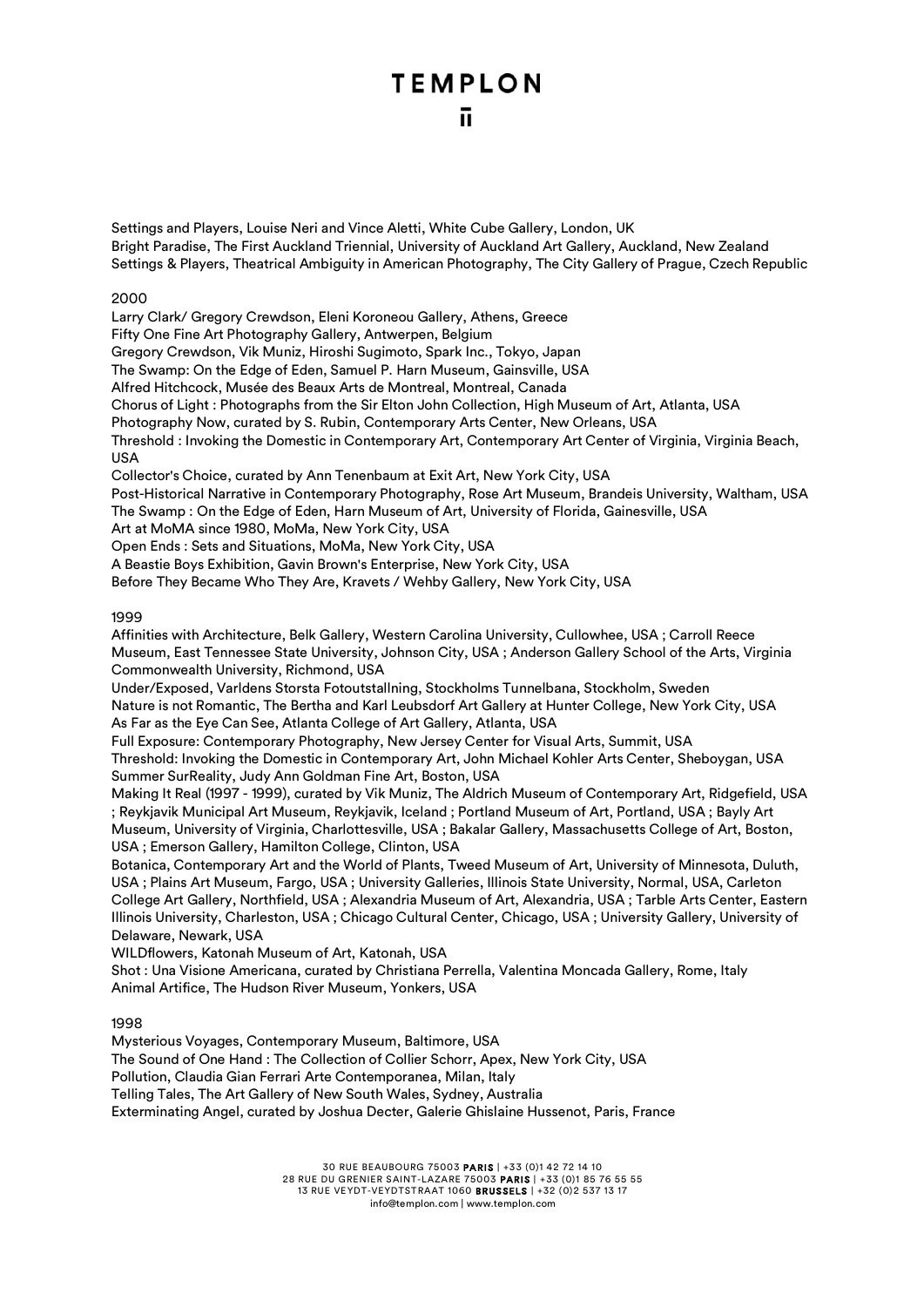Pop Surrealism, organized by Harry Philbrick, Aldrich Museum, Ridgefield, USA Where : Allegories of Site in Contemporary Art, The Whitney Museum of American Art, New York City, USA Spectacular Optical, Thread Waxing Space, New York City, USA The New Surrealism, Pamela Auchincloss Project Space, New York City, USA Veronica's Revenge, Stedelijk Museum, Sittard, The Netherlands

1997

Gothic, ICA, Boston, USA American Art Today : The Garden, The Art Museum at Florida International University, Miami, USA Nature Studies, Johnson County Community College, Santa Barbara, USA The Set Up, Barbara Farber Galerie, Amsterdam, The Netherlands '97 Kwangju Biennale, Gwangju, South Korea Surrealism, Wexner Center for the Visual Arts , Columbus, USA Pictures This : Photographs from former and current faculty and staff of the Cooper Union School of Art, Cooper Union Foudation Building, New York City, USA Des fleurs en mai, Oeuvres de la collection du Frac des Pays de la Loire, Maison Billaud, Fontenay-le-Comte, France To Be Real, Yerba Buena Center for the Arts, San Francisco, USA A Thin Line, Center for Curatorial Studies, Bard College, Annandale-on-Hudson, USA

### 1996

Everything that's interesting is new, The Dakis Joannou Collection, Organized by the DESTE Foundation, Athens School of Fine Arts, Athens, Greece

Show and Tell, Lauren Wittels Gallery, New York City, USA

Prospect 96, Frankfurter Kunstverein, Frankfurt, Germany

Nature/Culture and the Postmodern Sublime, Bard Center for Curatorial Studies, Annandale-on-Hudson, USA

Carl Von..., Boras Konstmuseum, Boras, Sweden

Perfect World, University Buffalo Art Gallery, Buffalo, USA

Exposure, Luhring Augustine Gallery, New York City, USA

1995

The Set-Up, Baumgartner Galleries, Washington, USA Blind Spot, The MAC, Dallas Artists Research and Exhibition, Dallas, USA Yamantaka Donation: An Exhibition of Photographs to Benefit Tibet House, curated by Diego Cortez, Robert Miller Gallery, New York City, USA Hetrick-Martin Institute Benefit, Paul Morris Gallery, New York City, USA Brave New World, Christopher Grimes Gallery, Santa Monica, USA Nature Studies: Gregory Crewdson, Adam Fuss, Hiroshi Sugimoto, Johnson County Community College, Overland Park, USA La Belle et La Bete, Musée d'Art Moderne de la Ville de Paris, Paris, France The Friendly Village, Milwaukee Institute of Art and Design, Milwaukee, USA Confronting Nature, Silences Voices, California State University, Fullerton, USA On the Face of it, Fotofeis exhibition, City Art Centre, Edinburgh, UK Fake Nature, City Gallery at Chastain, Atlanta, USA Nature Studies, Amherst Fine Arts Center, Amherst, USA Faculty Work on Paper, Yale School of Art, New Haven, USA Photography at Berkeley Square, The City Bank Private Bank Collection, London, UK

1994

Luhring Augustine Gallery, New York City, USA Animal Farm, Corcoran Gallery, Santa Monica, USA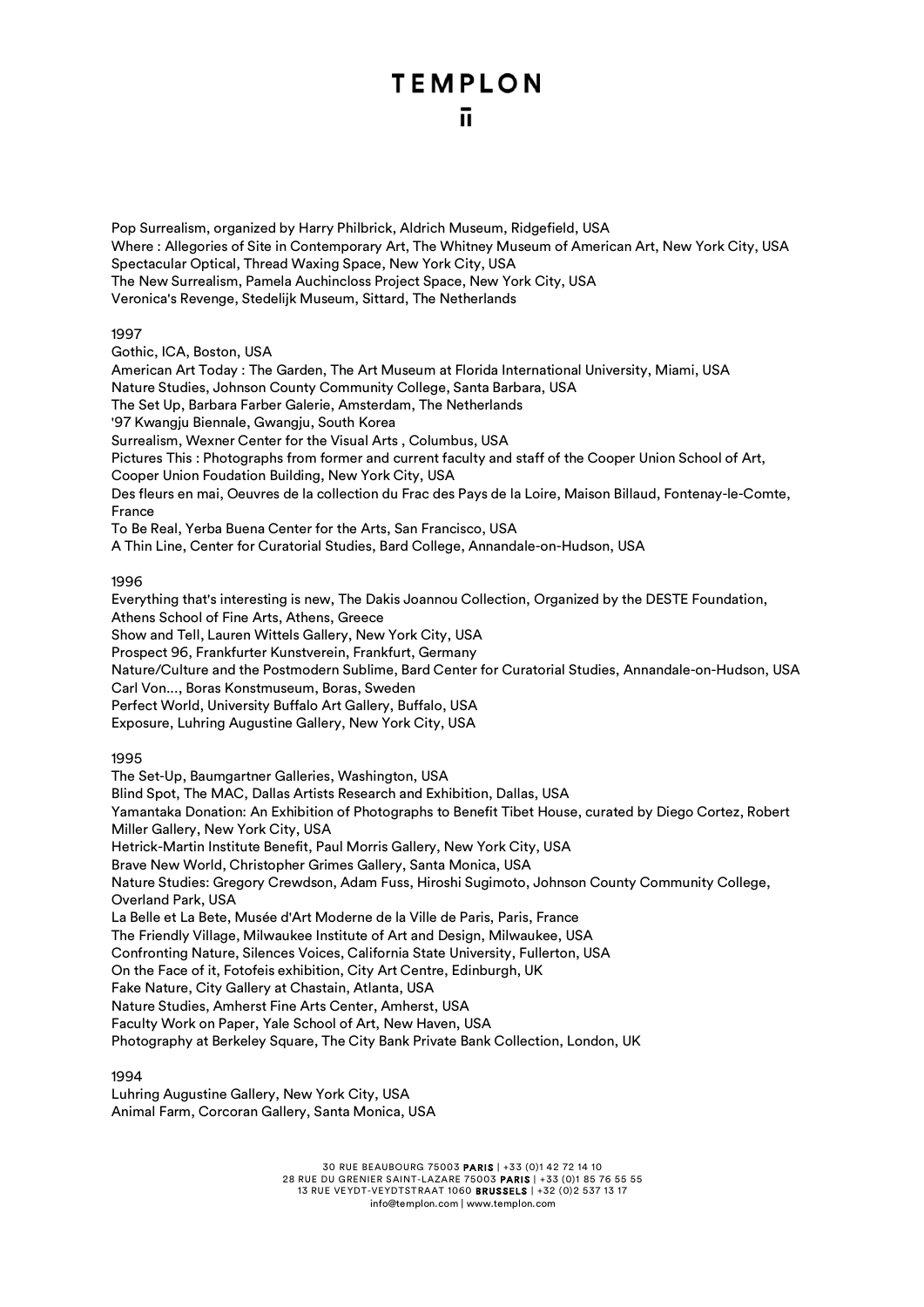### ū.

Psycho-pathology of Everyday Life, Ruth Bloom Gallery, Santa Monica, USA Nature Studies, Schmidt Contemporary Art, Saint Louis, USA A Garden, Barbara Krakow Gallery, Boston, USA New Work, New Directions 2, Los Angeles County Museum of Art, Los Angeles, USA Recent Photography Acquisitions: Selections from the Permanent Collection, Whitney Museum of American Art, New York City, USA Home Sweet Home and Other Fables, St. Louis Art Museum, Saint Louis, USA Close Encounters, Ikon Gallery, Birmingham, UK Visual Arts Gallery, SUNY Purchase, Purchase, USA

#### 1993

Feigen Gallery, Chicago, USA Elizabeth Koury, New York City, USA Daydream Nation, Luhring Augustine Gallery, New York City, USA Dirty Birds, Wooster Gardens, New York City, USA All the World's a Stage, Marsha Fogel Gallery, East Hampton, USA The Bestiary, Blum Helman Gallery, New York City, USA Picturing Ritual, The Center for Photography, Woodstock, USA ; Neuberger Museum, SUNY Purchase, Purchase, USA Wit on Rye: Humor in Photography, Islip Art Museum, East Islip, USA

#### 1992

Our Town, Burden Galley, New York City, USA Shoshana Wayne Gallery, Los Angeles, USA Perverse Nature, Mincher Wilcox Gallery, San Francisco, USA White Columns, New York City, USA Blum Helman Gallery, New York City, USA

### PUBLIC COLLECTIONS (SELECTION)

The Malba-Collection, Buenos Aires, Argentina National Gallery of Victoria, Melbourne, Australia FNAC, Fonds national d'art contemporain, France Centre National des arts plastiques, Paris, France Musee national d'art moderne – Centre Pompidou, Paris, France FRAC des Pays de la Loire, France Museum Frieder Burda, Baden-Baden, Germany The American Contemporary Art from Misumi Collection, Museum of Contemporary Art, Tokyo, Japan Addison Gallery of American Art, Andover, USA The Art Institute of Chicago, Chicago, USA The Broad Family Foundation, Santa Monica, USA Brooklyn Museum of Art, New York City, USA Crystal Bridges Museum of Art, Bentonville, USA The Herbert F. Johnson Museum of Art, Ithaca, New York City, USA Los Angeles County Museum of Art, Los Angeles, USA John D. and Catherine T. Macarthur Foundation, Chicago, USA Metropolitan Museum of Art, New York City, USA Museum of Fine Arts, Boston, USA Museum of Modern Art, New York City, USA Princeton University Art Museum, Princeton, USA